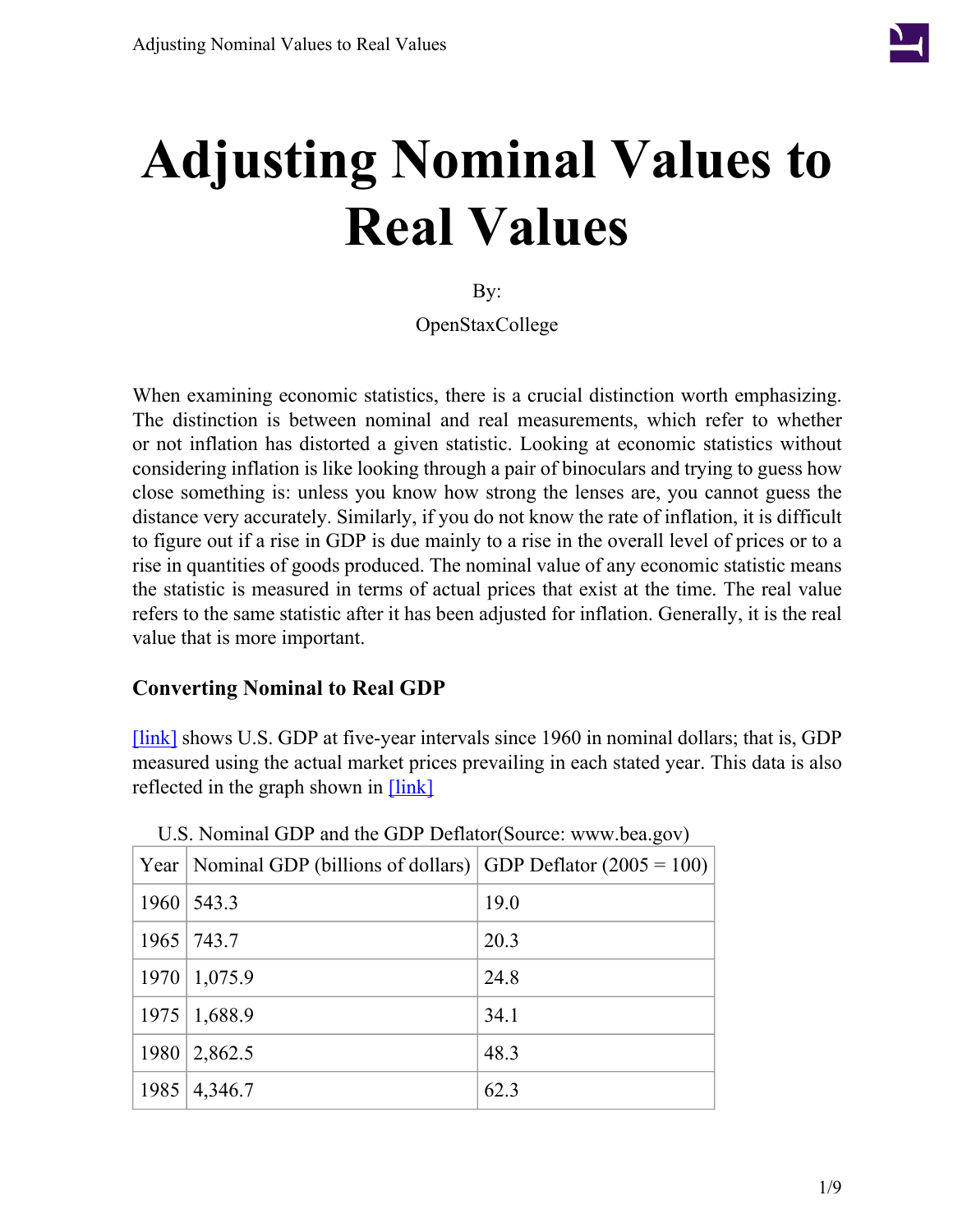#### Adjusting Nominal Values to Real Values

| Year   Nominal GDP (billions of dollars)   GDP Deflator $(2005 = 100)$ |       |
|------------------------------------------------------------------------|-------|
| 1990   5,979.6                                                         | 72.7  |
| $1995$   7,664.0                                                       | 81.7  |
| $2000 \mid 10,289.7$                                                   | 89.0  |
| $2005 \mid 13,095.4$                                                   | 100.0 |
| $2010 \mid 14,958.3$                                                   | 110.0 |

<span id="page-1-0"></span>

*U.S. Nominal GDP, 1960–2010 Nominal GDP values have risen exponentially from 1960 through 2010, according to the BEA.*

If an unwary analyst compared nominal GDP in 1960 to nominal GDP in 2010, it might appear that national output had risen by a factor of twenty-seven over this time (that is, GDP of \$14,958 billion in 2010 divided by GDP of \$543 billion in 1960). This conclusion would be highly misleading. Recall that nominal GDP is defined as the quantity of every good or service produced multiplied by the price at which it was sold, summed up for all goods and services. In order to see how much production has actually increased, we need to extract the effects of higher prices on nominal GDP. This can be easily done, using the GDP deflator.

GDP deflator is a price index measuring the average prices of all goods and services included in the economy. We explore price indices in detail and how they are computed in [Inflation](/m48724), but this definition will do in the context of this chapter. The data for the GDP deflator are given in  $[\text{link}]$  and shown graphically in  $[\text{link}]$ .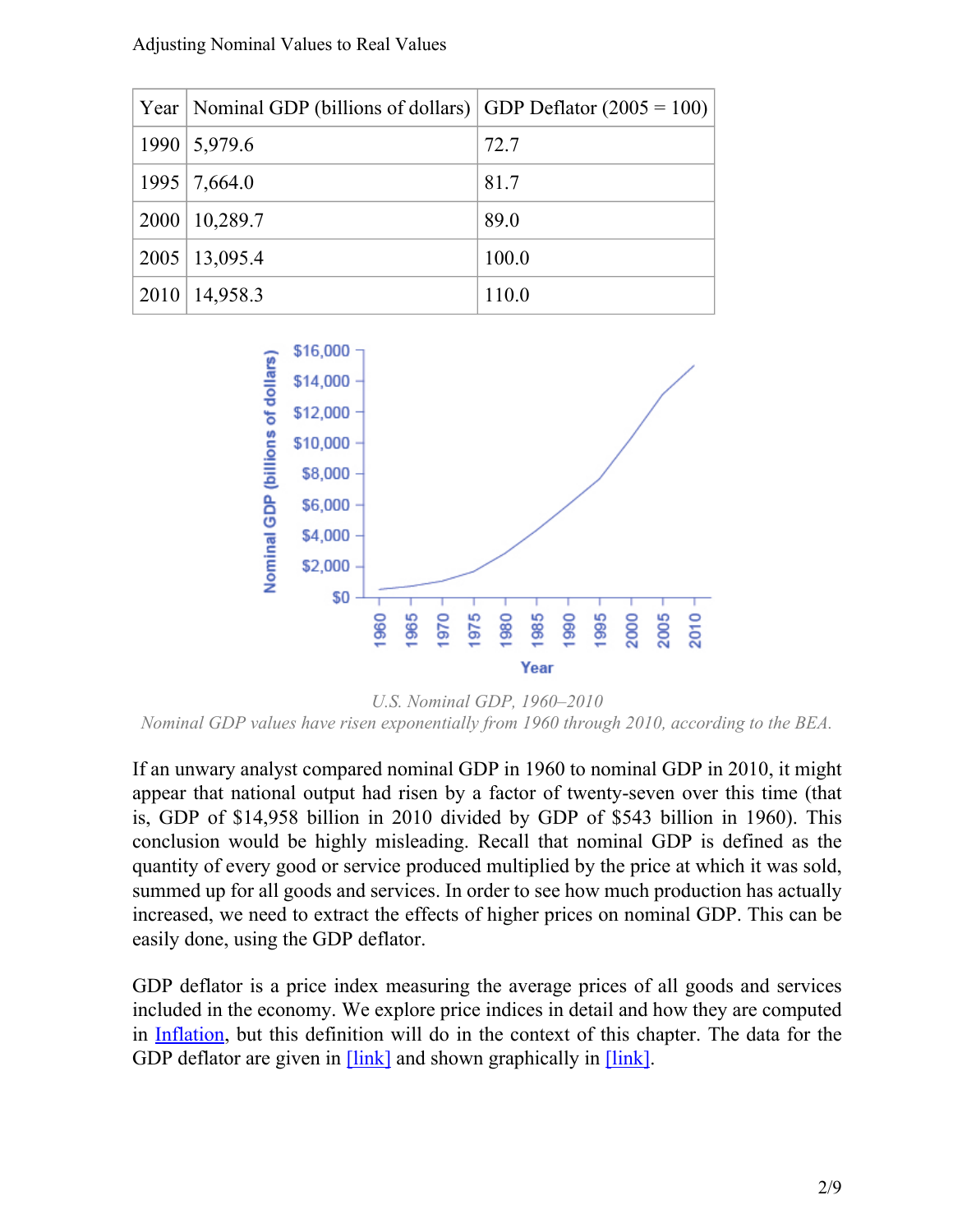<span id="page-2-0"></span>Adjusting Nominal Values to Real Values



*U.S. GDP Deflator, 1960–2010 Much like nominal GDP, the GDP deflator has risen exponentially from 1960 through 2010. (Source: BEA)*

[\[link\]](#page-2-0) shows that the price level has risen dramatically since 1960. The price level in 2010 was almost six times higher than in 1960 (the deflator for 2010 was 110 versus a level of 19 in 1960). Clearly, much of the apparent growth in nominal GDP was due to inflation, not an actual change in the quantity of goods and services produced, in other words, not in real GDP. Recall that nominal GDP can rise for two reasons: an increase in output, and/or an increase in prices. What is needed is to extract the increase in prices from nominal GDP so as to measure only changes in output. After all, the dollars used to measure nominal GDP in 1960 are worth more than the inflated dollars of 1990—and the price index tells exactly how much more. This adjustment is easy to do if you understand that nominal measurements are in value terms, where

Value = Nominal GDP = Price × Quantity or GDP Deflator  $\times$  Real GDP

Let's look at an example at the micro level. Suppose the t-shirt company, Coolshirts, sells 10 t-shirts at a price of \$9 each.

Coolshirt's nominal revenue from sales = = = Price  $\times$  Quantity  $$9 \times 10$ \$90

Then,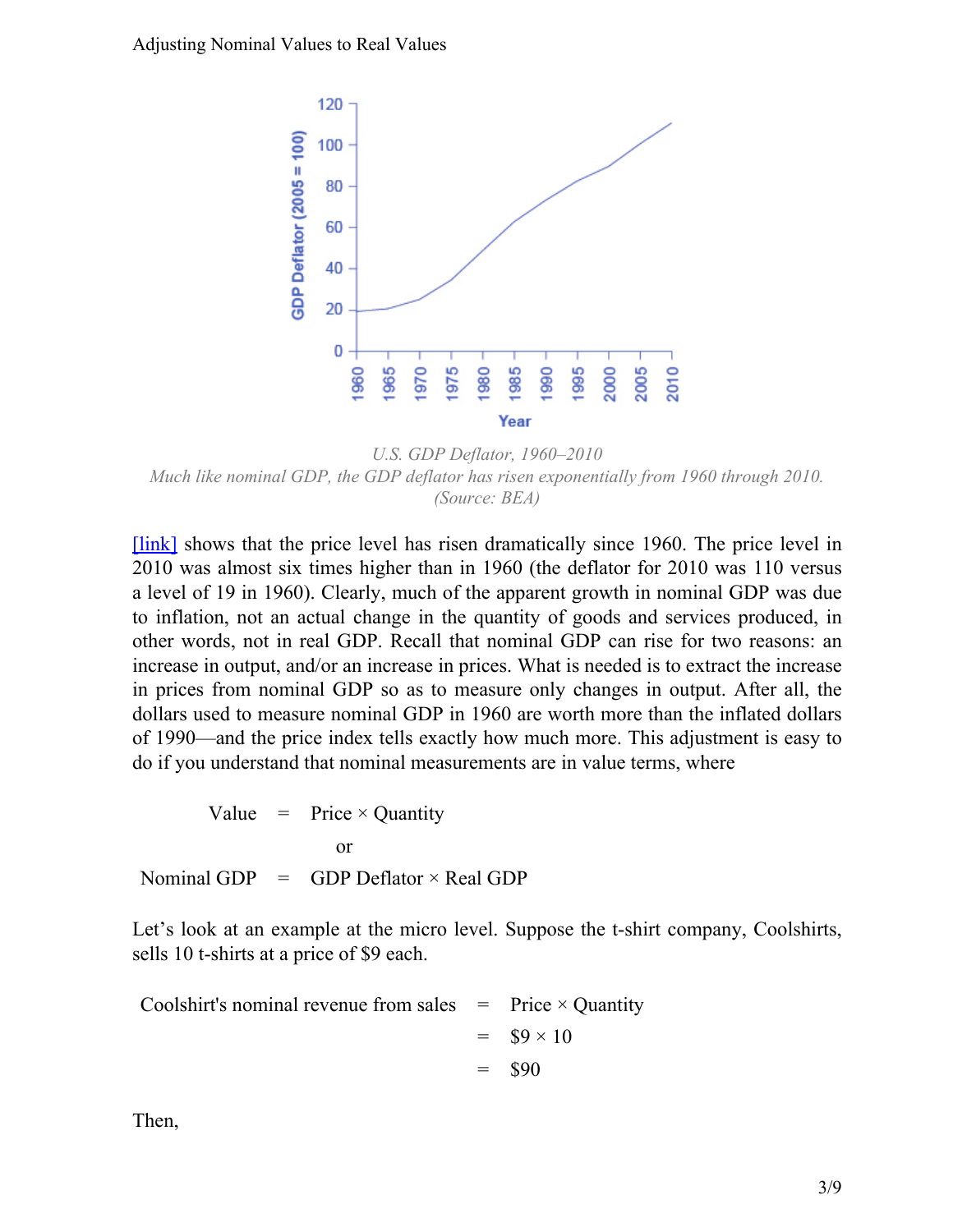Adjusting Nominal Values to Real Values

Coolshirt's real income

\n
$$
= \frac{\text{Nominal revenue}}{\text{Price}}
$$
\n
$$
= \frac{\$90}{\$9}
$$
\n
$$
= 10
$$

In other words, when we compute "real" measurements we are trying to get at actual quantities, in this case, 10 t-shirts.

With GDP, it is just a tiny bit more complicated. We start with the same formula as above:

Real GDP  $=$   $\frac{\text{Nominal GDP}}{\text{Price Index}}$ Price Index

For reasons that will be explained in more detail below, mathematically, a price index is a two-digit decimal number like 1.00 or 0.85 or 1.25. Because some people have trouble working with decimals, when the price index is published, it has traditionally been multiplied by 100 to get integer numbers like 100, 85, or 125. What this means is that when we "deflate" nominal figures to get real figures (by dividing the nominal by the price index). We also need to remember to divide the published price index by 100 to make the math work. So the formula becomes:

$$
Real GDP = \frac{Normal GDP}{Price Index / 100}
$$

Now read the following Work It Out feature for more practice calculating real GDP.

#### Computing GDP

It is possible to use the data in **[\[link\]](#page-0-0)** to compute real GDP.

Step 1. Look at [\[link\],](#page-0-0) to see that, in 1960, nominal GDP was \$543.3 billion and the price index (GDP deflator) was 19.0.

Step 2. To calculate the real GDP in 1960, use the formula:

Real GDP = 
$$
\frac{\text{Nominal GDP}}{\text{Price Index} / 100}
$$
  
= 
$$
\frac{\$543.3 \text{ billion}}{19 / 100}
$$
  
= 
$$
\$2,859.5 \text{ billion}
$$

We'll do this in two parts to make it clear. First adjust the price index: 19 divided by  $100 = 0.19$ . Then divide into nominal GDP: \$543.3 billion /  $0.19 = $2,859.5$  billion.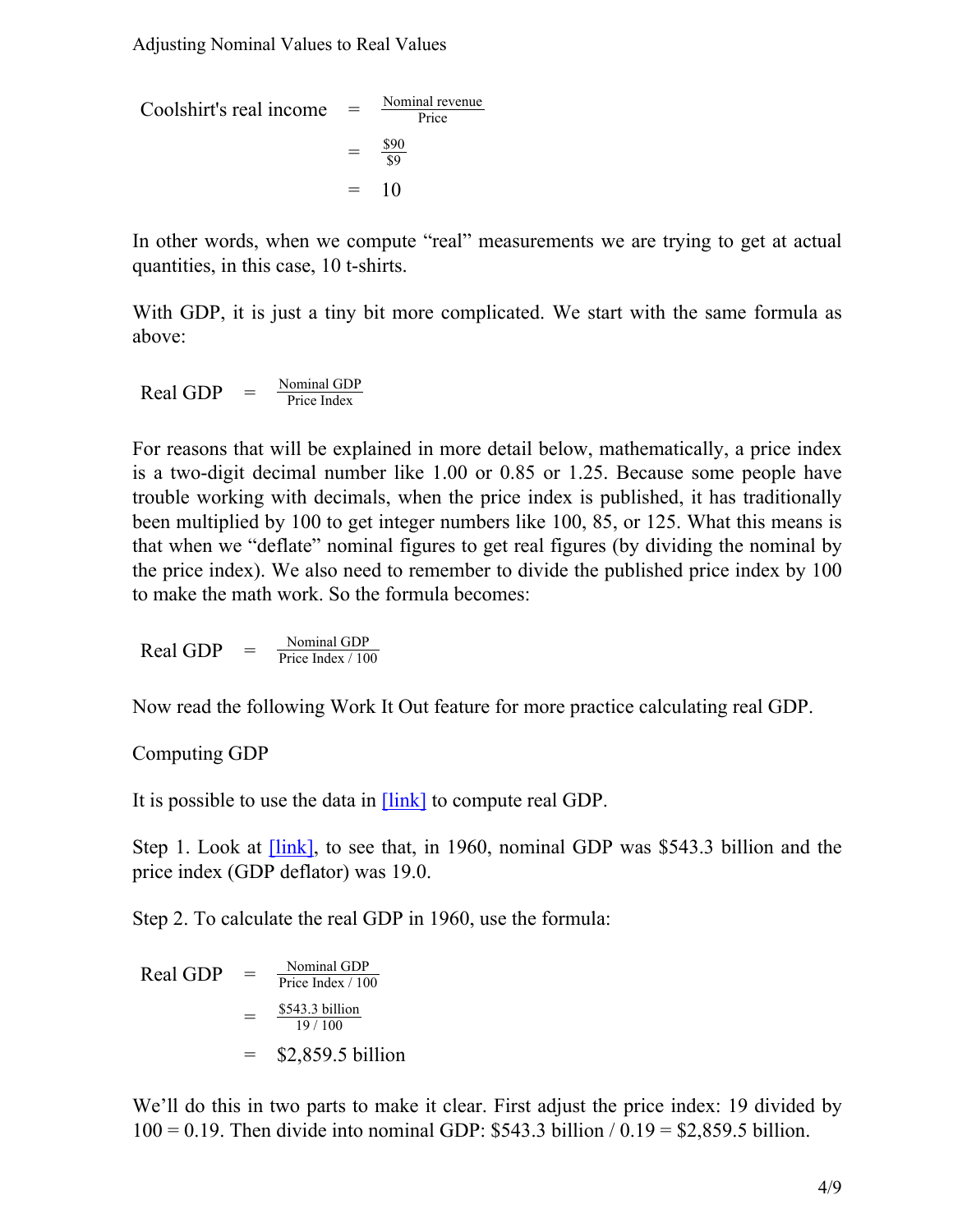Step 3. Use the same formula to calculate the real GDP in 1965.

 $Real GDP =$  $=\frac{$743.7 \text{ billion}}{20.3/100}$ = \$3,663.5 billion Nominal GDP Price Index / 100 20.3 / 100

Step 4. Continue using this formula to calculate all of the real GDP values from 1960 through 2010. The calculations and the results are shown in [\[link\].](#page-4-0)

Converting Nominal to Real GDP(Source: Bureau of Economic Analysis,

<span id="page-4-0"></span>

| Year | Nominal GDP<br>(billions of dollars) | <b>GDP</b> Deflator<br>$(2005 = 100)$ | Calculations             | Real GDP (billions of<br>2005 dollars) |
|------|--------------------------------------|---------------------------------------|--------------------------|----------------------------------------|
| 1960 | 543.3                                | 19.0                                  | 543.3/<br>(19.0/100)     | 2859.5                                 |
| 1965 | 743.7                                | 20.3                                  | 743.7/<br>(20.3/100)     | 3663.5                                 |
| 1970 | 1075.9                               | 24.8                                  | 1,075.9/<br>(24.8/100)   | 4338.3                                 |
| 1975 | 1688.9                               | 34.1                                  | 1,688.9/<br>(34.1/100)   | 4952.8                                 |
| 1980 | 2862.5                               | 48.3                                  | 2,862.5/<br>(48.3/100)   | 5926.5                                 |
| 1985 | 4346.7                               | 62.3                                  | 4,346.7/<br>(62.3/100)   | 6977.0                                 |
| 1990 | 5979.6                               | 72.7                                  | 5,979.6/<br>(72.7/100)   | 8225.0                                 |
| 1995 | 7664.0                               | 82.0                                  | 7,664/<br>(82.0/100)     | 9346.3                                 |
| 2000 | 10289.7                              | 89.0                                  | 10,289.7/<br>(89.0/100)  | 11561.5                                |
| 2005 | 13095.4                              | 100.0                                 | 13,095.4/<br>(100.0/100) | 13095.4                                |
| 2010 | 14958.3                              | 110.0                                 | 14,958.3/<br>(110.0/100) | 13598.5                                |

www.bea.gov)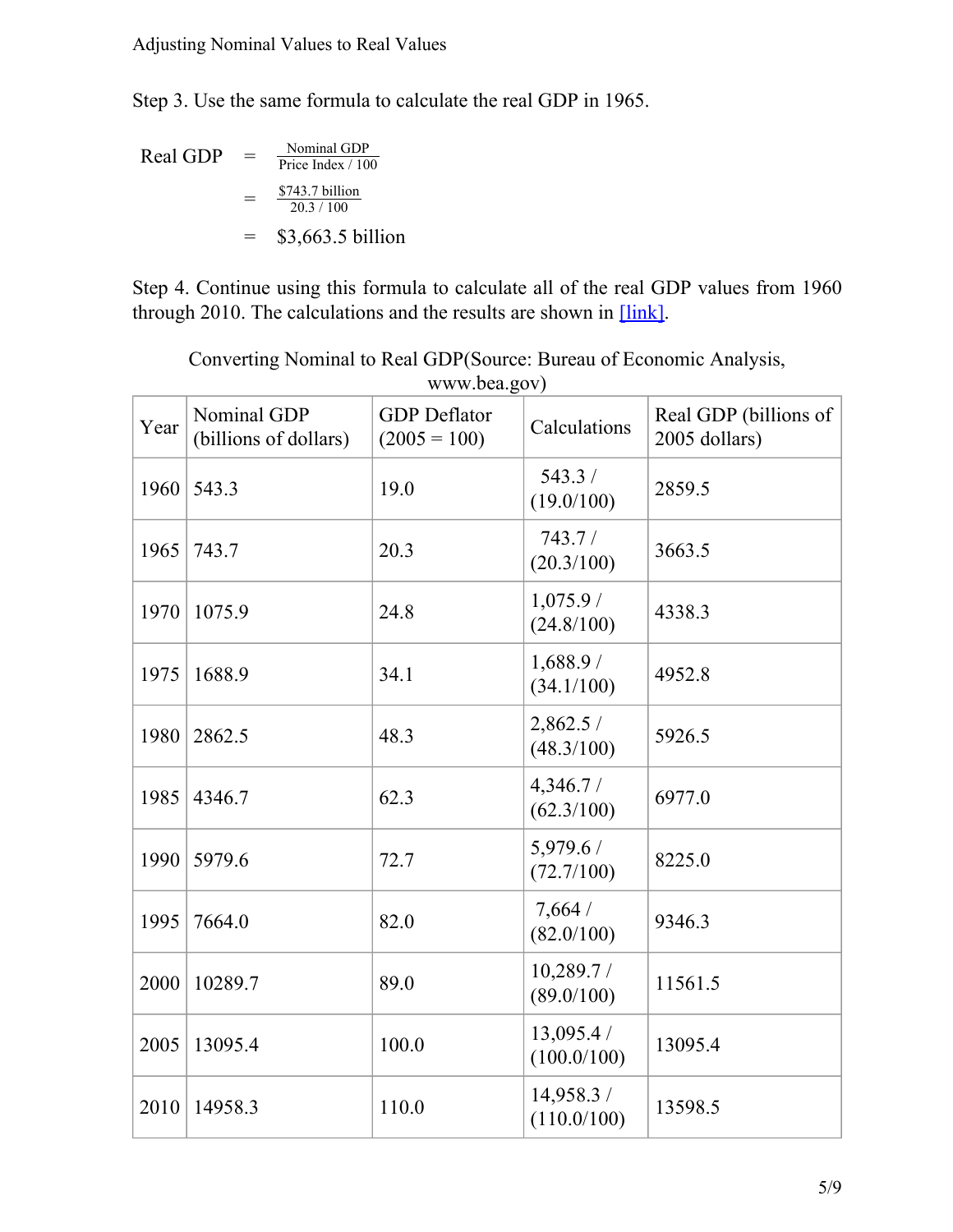There are a couple things to notice here. Whenever you compute a real statistic, one year (or period) plays a special role. It is called the base year (or base period). The base year is the year whose prices are used to compute the real statistic. When we calculate real GDP, for example, we take the quantities of goods and services produced in each year (for example, 1960 or 1973) and multiply them by their prices in the base year (in this case, 2005), so we get a measure of GDP that uses prices that do not change from year to year. That is why real GDP is labeled "Constant Dollars" or "2005 Dollars," which means that real GDP is constructed using prices that existed in 2005. The formula used is:

GDP deflator =  $\frac{\text{Nominal GDP}}{\text{Real GDP}} \times 100$ 

Rearranging the formula and using the data from 2005:

Real GDP  $=$   $\frac{\text{Nominal GDP}}{\text{Price Index}/10}$  $=\frac{$13,095.4 \text{ billion}}{100/100}$ = \$13,095.4 billion Price Index / 100 100 / 100

Comparing real GDP and nominal GDP for 2005, you see they are the same. This is no accident. It is because 2005 has been chosen as the "base year" in this example. Since the price index in the base year always has a value of 100 (by definition), nominal and real GDP are always the same in the base year.

Look at the data for 2010.

Real GDP  $=$   $\frac{\text{Nominal GDP}}{\text{Price Index}/10}$  $=\frac{$14,958.3 \text{ billion}}{110/100}$ = \$13,598.5 billion Price Index / 100  $110/100$ 

Use this data to make another observation: As long as inflation is positive, meaning prices increase on average from year to year, real GDP should be less than nominal GDP in any year after the base year. The reason for this should be clear: The value of nominal GDP is "inflated" by inflation. Similarly, as long as inflation is positive, real GDP should be greater than nominal GDP in any year before the base year.

[\[link\]](#page-6-0) shows the U.S. nominal and real GDP since 1960. Because 2005 is the base year, the nominal and real values are exactly the same in that year. However, over time, the rise in nominal GDP looks much larger than the rise in real GDP (that is, the nominal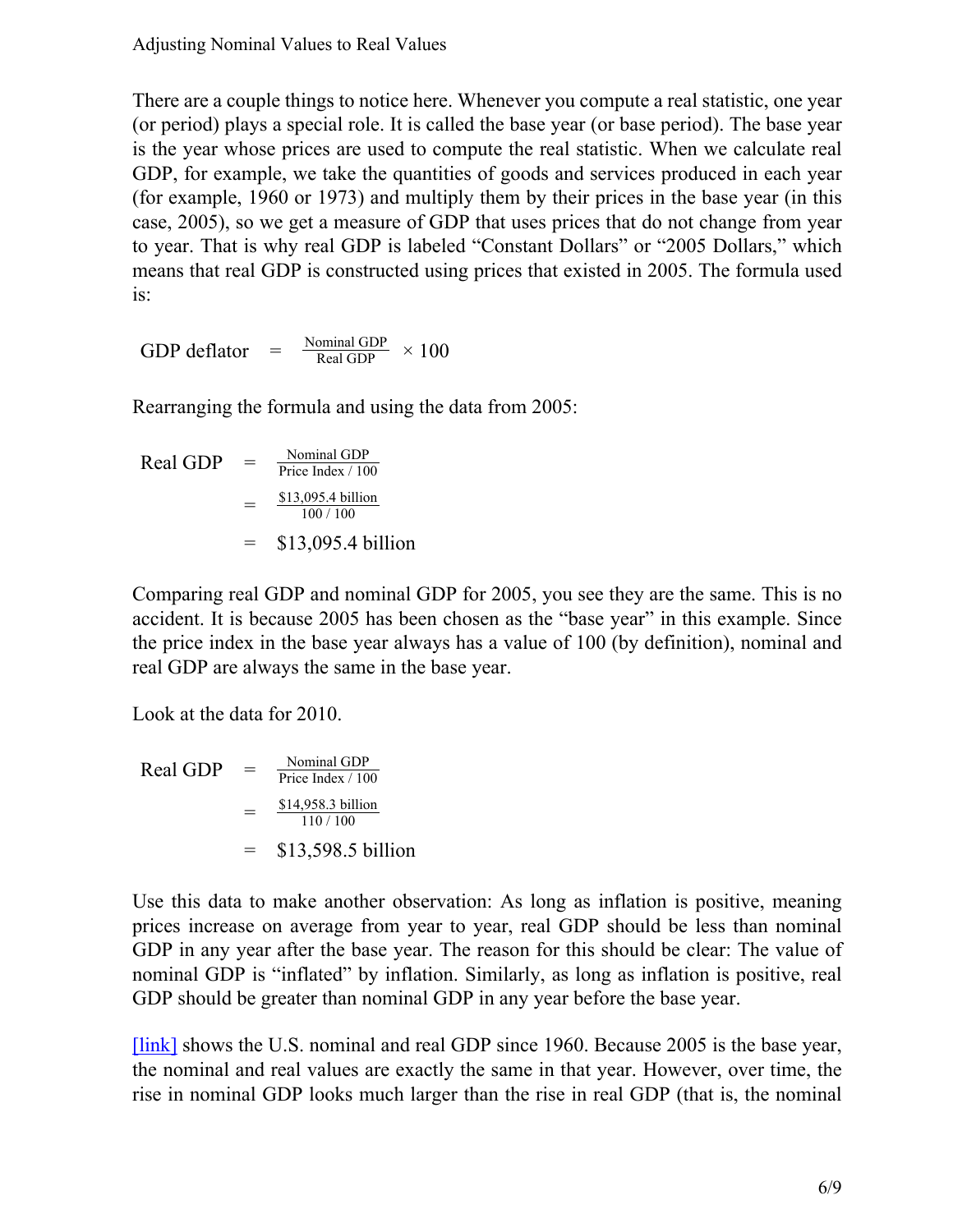<span id="page-6-0"></span>GDP line rises more steeply than the real GDP line), because the rise in nominal GDP is exaggerated by the presence of inflation, especially in the 1970s.



*U.S. Nominal and Real GDP, 1960–2012*

*The red line measures U.S. GDP in nominal dollars. The black line measures U.S. GDP in real dollars, where all dollar values have been converted to 2005 dollars. Since real GDP is expressed in 2005 dollars, the two lines cross in 2005. However, real GDP will appear higher than nominal GDP in the years before 2005, because dollars were worth less in 2005 than in previous years. Conversely, real GDP will appear lower in the years after 2005, because dollars were worth more in 2005 than in later years.*

Let's return to the question posed originally: How much did GDP increase in real terms? What was the rate of growth of real GDP from 1960 to 2010? To find the real growth rate, we apply the formula for percentage change:

$$
\frac{2010 \text{ real GDP} - 1960 \text{ real GDP}}{1960 \text{ real GDP}} \times 100 = % change
$$
  

$$
\frac{13,598.5 - 2,859.5}{2,859.5} \times 100 = 376\%
$$

In other words, the U.S. economy has increased real production of goods and services by nearly a factor of four since 1960. Of course, that understates the material improvement since it fails to capture improvements in the quality of products and the invention of new products.

There is a quicker way to answer this question approximately, using another math trick. Because: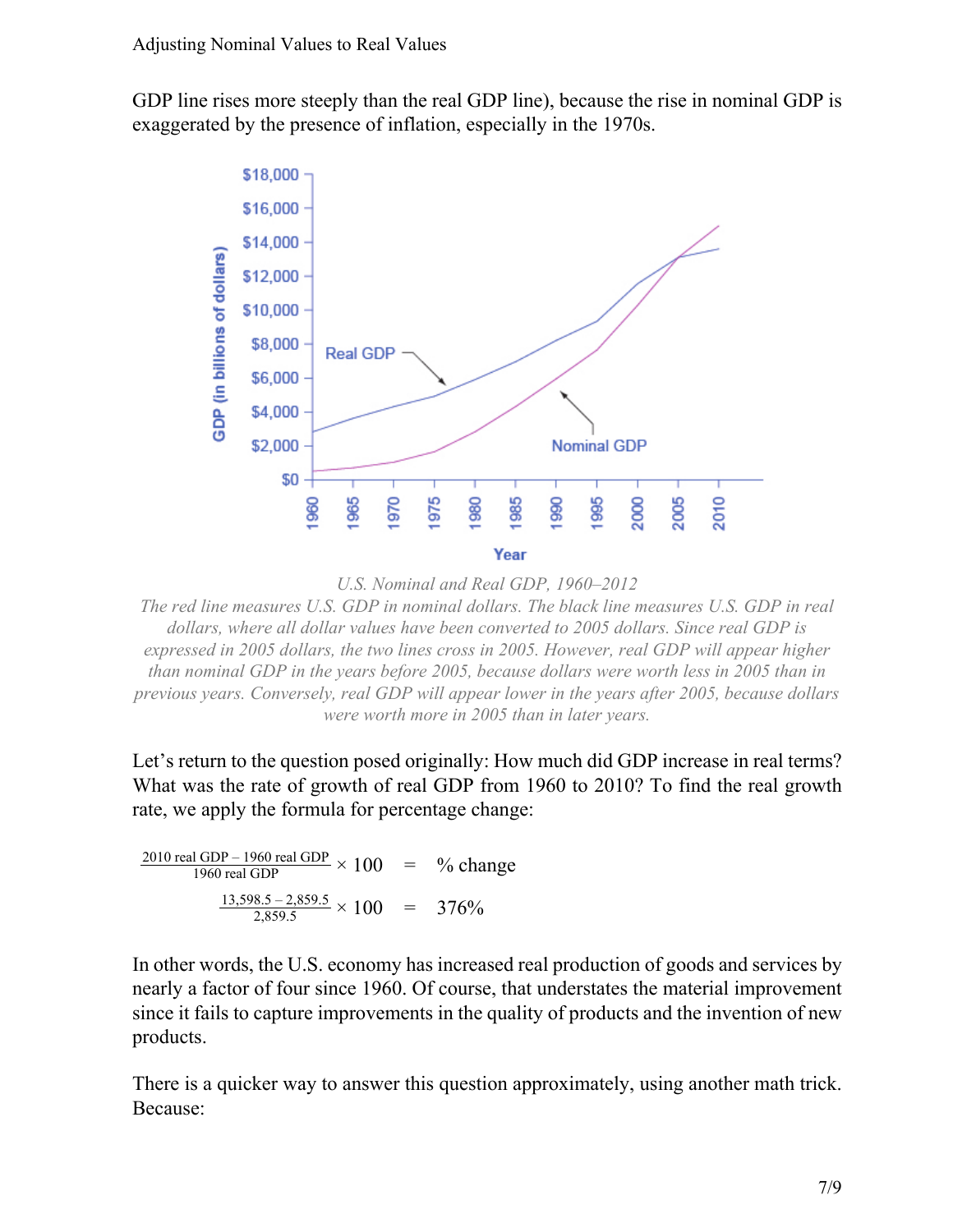|     | Real GDP $=$ Price $\times$ Quantity                              |
|-----|-------------------------------------------------------------------|
|     | % change in real GDP $=$ % change in price + % change in quantity |
| OR. |                                                                   |
|     | % change in quantity $=$ % change in real GDP – % change in price |

Therefore, the growth rate of real GDP (% change in quantity) equals the growth rate in nominal GDP (% change in value) minus the inflation rate (% change in price).

Note that using this equation provides an approximation for small changes in the levels. For more accurate measures, one should use the first formula shown.

### **Key Concepts and Summary**

The nominal value of an economic statistic is the commonly announced value. The real value is the value after adjusting for changes in inflation. To convert nominal economic data from several different years into real, inflation-adjusted data, the starting point is to choose a base year arbitrarily and then use a price index to convert the measurements so that they are measured in the money prevailing in the base year.

#### **Self-Check Question**

Using data from [\[link\]](#page-0-0) how much of the nominal GDP growth from 1980 to 1990 was real GDP and how much was inflation?

From 1980 to 1990, real GDP grew by  $(8,225.0 - 5,926.5) / (5,926.5) = 39\%$ . Over the same period, prices increased by  $(72.7 - 48.3) / (48.3/100) = 51\%$ . So about 57% of the growth 51 / (51 + 39) was inflation, and the remainder:  $39 / (51 + 39) = 43\%$  was growth in real GDP.

#### **Review Questions**

What is the difference between a series of economic data over time measured in nominal terms versus the same data series over time measured in real terms?

How do you convert a series of nominal economic data over time to real terms?

### **Critical Thinking Question**

Should people typically pay more attention to their real income or their nominal income? If you choose the latter, why would that make sense in today's world? Would your answer be the same for the 1970s?